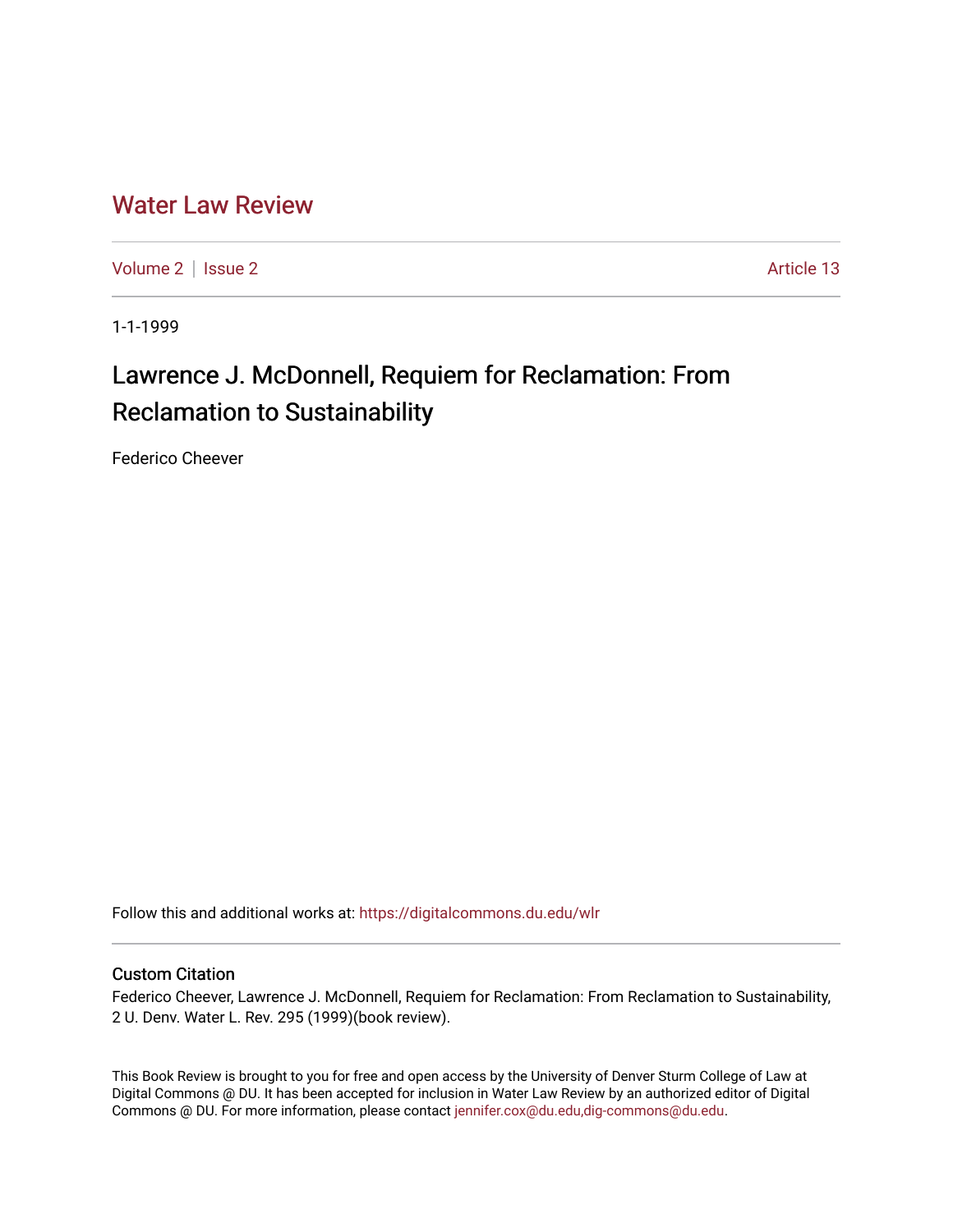## **BOOK REVIEW**

### **LAWRENCEJ. MCDONNELL, REQUIEM FOR RECLAMATION: FROM** RECLAMATION TO SUSTAINABILITY, University of Colorado Press, Boulder, CO (1999); 3<sup>44</sup> pp; \$34.95; ISBN 0-87-81-533-4, hardcover.

#### REVIEWED BY FEDERICO CHEEVER

How you look at Western water law and history depends on where you stand. Lawrence McDonnell, first and long-time director of the Natural Resources Law Center at the University of Colorado School of Law, lawyer and consultant, makes a point of standing in a great many places in his informative and compelling new book about the rise and fall of reclamation. McDonnell focuses on four Western watersheds: the Arkansas Valley in Colorado; the Grand Valley in Colorado; the Carson-Truckee Basin in Nevada; and the Yakima Basin in Washington, but his observations apply to the dozens of other troubled river valleys across the American West. He provides a snapshot of a region in transition: a place in which the old certainties of irrigated agriculture collapse under the double assault of market-driven economics and environmental values.

The histories of McDonnell's valleys are different—the people are different, the weather is different, and the mountains are in different places. However, they all have some things in- common. In each case, Europeans came to the land in the second half of the nineteenth century. In each case, the Europeans came with a single compelling image of "settled country"-farmland. In each valley, the land was too dry for farming, and in each the federal government stepped in to consolidate and expand privately built irrigation systems under the rubric of "reclamation." The success of these reclamation projects varied, from famous Washington State apples in Yakima to modest alfalfa harvests in the desert of the Carson sink, but all enjoyed some success.

In *Part 1: The Lower Arkansas Valley: After the Water is Gone,* McDonnell tells the story of a culture founded on irrigated agriculture from the earliest days of settlement in Eastern Colorado. He chronicles the early history of the area and the slow expansion of irrigated agriculture from the modest fields kept near Bent's Fort to grow produce for the Santa Fe Trail through the development of ambitious private canal projects in the 1880s and the growth of the sugar beet industry. Inevitably, the federal government played its part, building bigger and better dams and reservoirs, enhancing the benefits and exacerbating the problems of irrigation agriculture.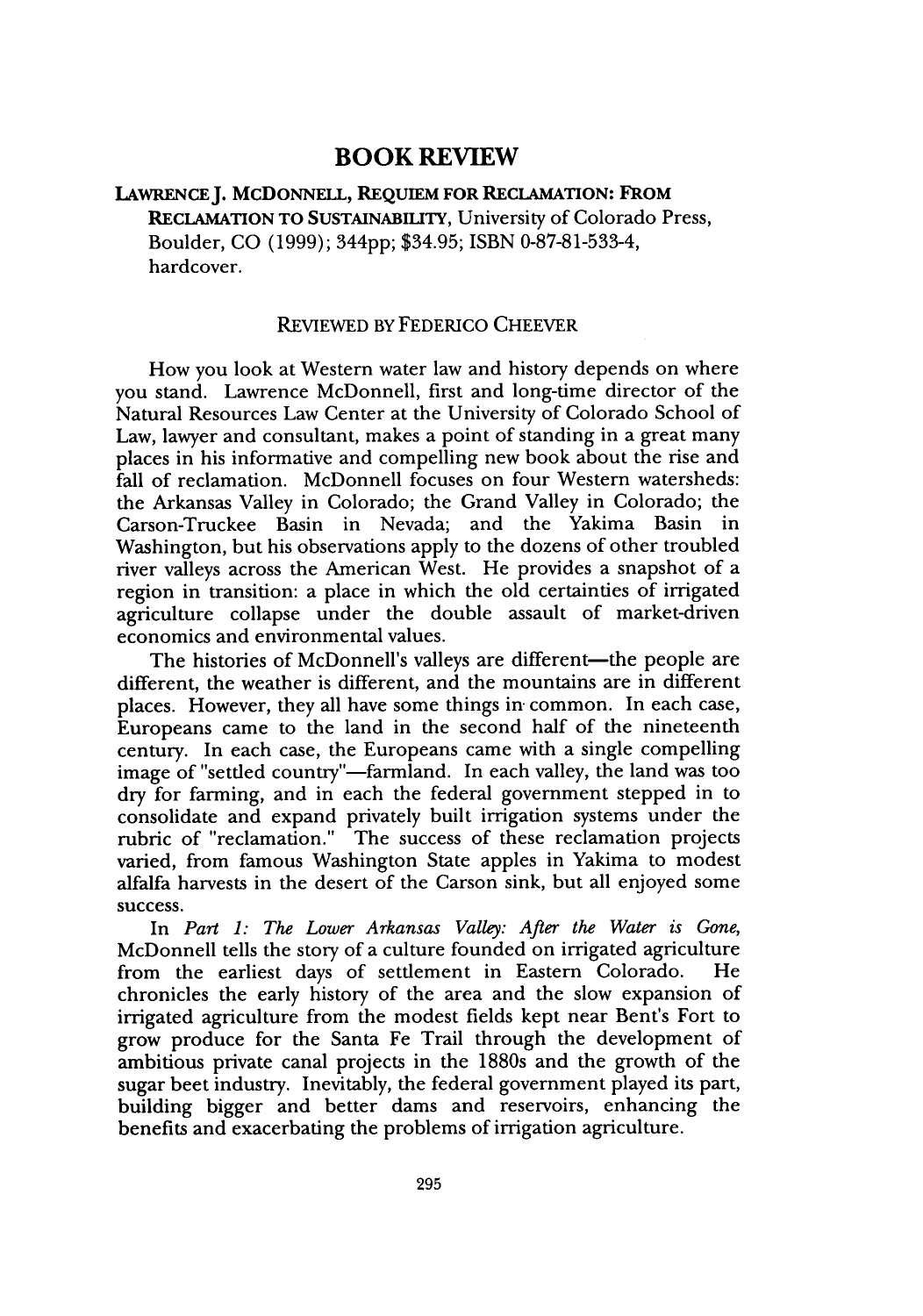McDonnell tells the story of the post-war boom's effect on Colorado's Front Range and the emergence of competitors for Arkansas River water. The long-standing culture of irrigation shows signs of crumbling as the water is siphoned off to Colorado's cities. The Arkansas River farmers, forced to fight off big money bids for their water while wrestling with the damage that a century of flood irrigation has wrought on their fields, face hard and unpleasant choices.

In *The Lower Arkansas Valley,* McDonnell introduces his main themes, expanded and developed in later sections. He observes the plight and nobility of the farmers who represent Western irrigated agriculture; describes the development of a unique body of Western water law; notes the long-term environmental trade-offs large scale irrigation requires; and highlights the role of politics (personal, local, and national) in water decisions, and the role of money-always, it seems, wielded by outsiders-on a valuable but cash-poor agricultural economy.

In *Part 2: The Grand Valley, Colorado: Where Fruits, Fish and Growth Collide,* McDonnell moves his inquiry to Colorado's Western Slope and again shows us the effects of politics, law, power, and money on a traditional economy of irrigated agriculture. Again, irrigation begins with private initiative, magnified and transformed by later federal government action. Here, the natural salinity of rock strata found in the valley brings the issue of environmental trade-offs into sharper relief. Well financed Colorado cities suck water out of the system through high mountain transbasin diversions.

In *The Grand Valley,* McDonnell adds a new theme, the environment, embodied in the endangered fish of the upper Colorado. The Colorado River system, best described as an isolated, relatively warm, turbid river system, developed, over thousands of years, its own unique fauna, including the Colorado Squawfish and the Razorback Sucker. Once common, these species have been driven to the brink of extinction by the changes in the river system imposed to support irrigated agriculture. While the United States Fish and Wildlife Service does everything in its power to smooth over the conflicts between fish and farmers, there is no escaping the fact that the fish will require more water to have a hope of surviving. They become just another group of scaly competitors for a scarce resource.

In *The Grand Valley,* McDonnell offers a telling observation. While exercising all of his customary diplomacy, he points out that traditional irrigation agriculture is fantastically wasteful. Generally, only a modest fraction of the water actually diverted out of the natural system ever reaches a field. Even when it does, it is often applied in wasteful ways. McDonnell suggests that much might be gained from "conservation"-efforts to make sure more water is used and less wasted.

In *Part 3: The Truckee and Carson Basins: Sharing Water in a Desert,* McDonnell ventures a little farther afield-to the eastern edge of the Sierra and one of the great sagas of Western water. The Truckee and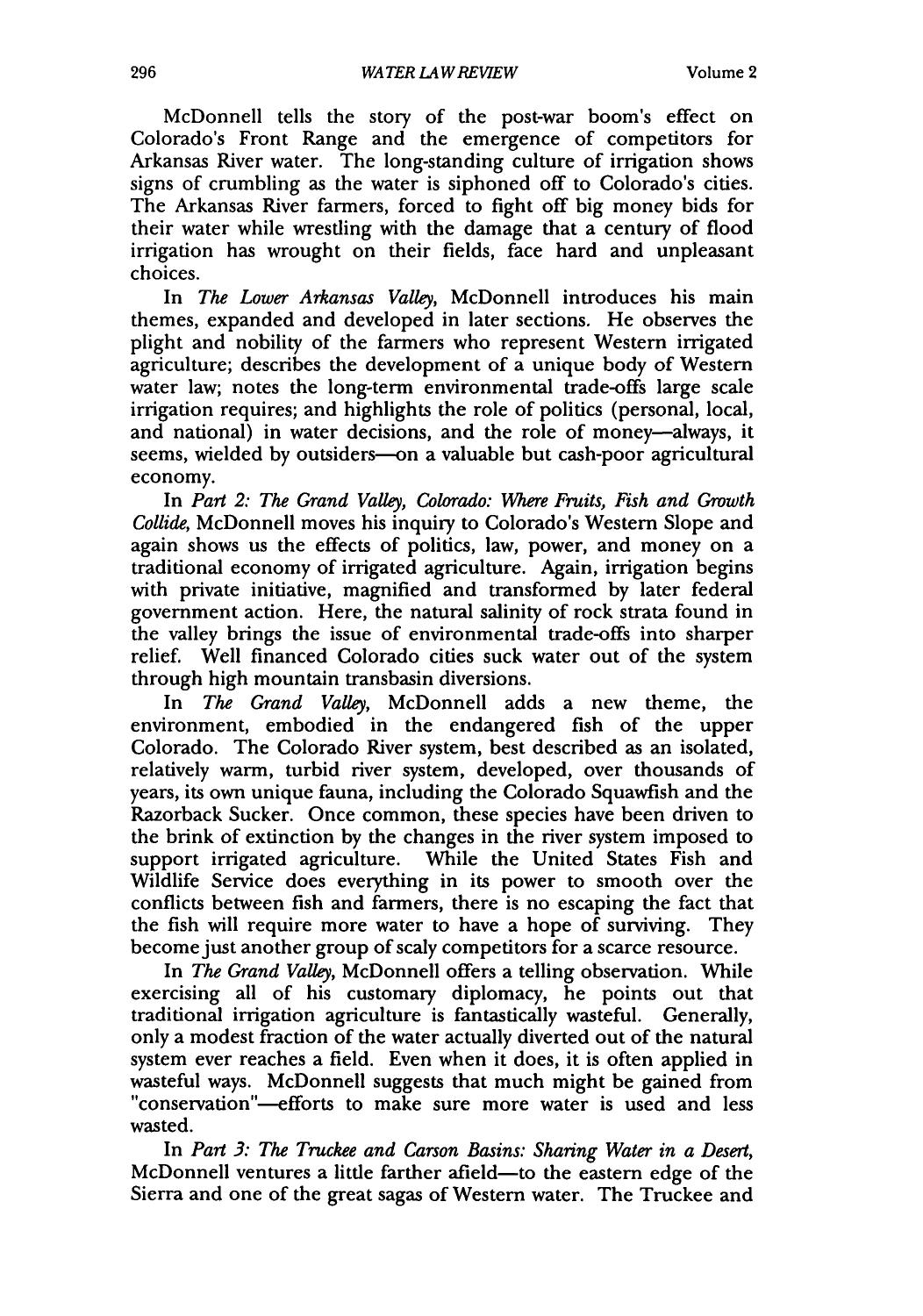Carson drainages were a desert setting suitable for the greatest aspirations of the United States Bureau of Reclamation. From its earliest days, the Bureau set out to make the desert bloom. In Nevada, irrigation developed later and with more direct government assistance.

The focus of *Part 3* is the destruction of two natural systems, the Stillwater wetlands and the fisheries of Pyramid Lake. A new theme emerges-the plight of Indian peoples dependent on these wrecked systems. In 1873, the government of the United States formally established the Pyramid Lake Paiute reservation around Pyramid Lake. The area so designated was a relatively sensible scrap of the vast territory of the once nomadic Paiute reserved for their continued use. Many members of the tribe depended on the extraordinarily abundant Lohotan Cutthroat trout and Cui-ui fisheries of Pyramid Lake. Forty years later, the same federal government that set aside the reservation diverted a significant portion of the Truckee River water running into Pyramid Lake, thereby destroying both the fishery and the Indian way of life. Similar promises and similar diversions settled and starved the Pauite near the Stillwater wetlands on the Carson River. Reclamation Era waned, the Indians began to fight back, demanding some semblance of the natural bounty on which they had depended, becoming another set of competitors for scarce water.

In *Part 4: The Yakima Basin, Washington: Making the Old West Work,* McDonnell offers all his established themes—the history, the early private irrigation, and the transforming influence of the Bureau of Reclamation. Again we have fish in trouble, the American River Spring Run Chinook Salmon, reduced to a fraction of their historic numbers by dams along the Columbia River system. The Yakima Indians, once dependent on the abundant salmon runs, suffer from the loss of salmon caused by transforming the rivers for irrigation.

Here more than elsewhere there seems to be hope. Sophistication on the part of all the parties has led to the creation of institutions like the Yakima River Watershed Council intended, perhaps, to shepherd all of the water uses in the valley toward a new age of more sustainable water allocation. Yet the timing of this transformation remains uncertain and the shape of this new era of sustainability unclear.

McDonnell provides his four descriptions without significant editorial comment, focusing his energy on painting a picture of each valley, its people, its ditches and reservoirs, the history that brought the people and built the ditches, and the forces of change rising around them. The greatest virtue of the first four sections of *From Reclamation to Sustainability* is McDonnell's commitment to keep his inquiry at ground level, on the land and among the people who actually use water. McDonnell's descriptions are a relief from the traditional run-of-water-law scholarship which tends, too often, to ignore the specific and dwell on the general. In McDonnell's book, the reader gets a sense of the verities of irrigation agriculture: who's upstream, who's downstream; who's senior, who's junior; where the ditches run and what it means to flood a field; and what price you pay for water, what price you get for crops.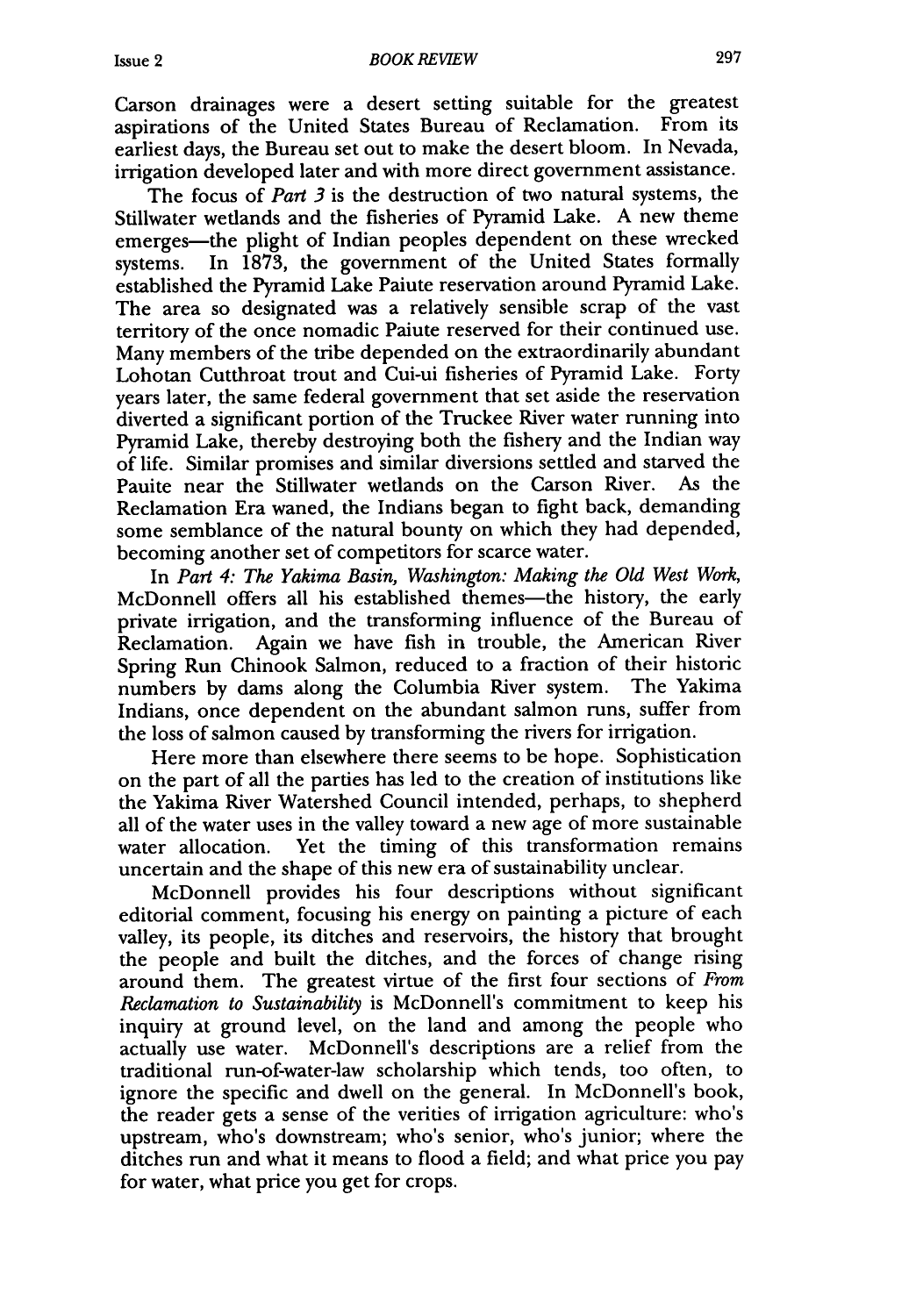Make no mistake, McDonnell likes farmers. While he scrupulously interviews representatives of all groups interested in water allocation, he tends to see his valleys through farmers' eyes. This is no vice. Without exception, the farmers embody most of the history since irrigation began and are now the ones most threatened by change. They are the core of the old system, the front line in the century long battle to turn the West into farmland. Now that so many politicians and thinkers have abandoned that fight, farmers, carefully rendered as an abstraction, seem expendable. McDonnell presents irrigation farmers as human beings and chronicles their pain and bewilderment. He wants to see them protected; the West will not be the same without such people in it.

On the other hand, seen from the farmers' point of view, the cities who demand that they get irrigation water because they can and will pay more for it, the environmentalists who argue that water should be allocated to fish and wetlands that cannot pay a dime, and Indian nations demanding water by treaty right or historical use tend to blend together into a pack of competitors. Their arguments are distinct, but they are all strangers to the old order. For farmers, and sometimes for McDonnell, any victory for cities, environmentalists, or tribes means, first, another dry field or another neighbor moved away.

In the book's fifth and final section, *From Reclamation to Sustainability,* McDonnell distills some lessons from his four valley stories. Here the previously circumspect author presents his opinions plainly. More than many scholars, he recognizes the virtues of the old system. He respects the miracle through which the settlers of the West, and their government, took one of the great impediments to development and turned it into the great engine of growth. The dam and tunnel projects, small and vast, public and private, not only brought the water to the fields, but also employed thousands on the job site, in the planning office, and the factory. Not only did they siphon water out of Western rivers, they also siphoned money out of Washington, D.C. at a rate unmatched in other regions of the country. McDonnell also recognizes that the system involves enormous waste and environmental damage, understandable in the unsettled frontier country the old farmers remember, but unacceptable in the wellsettled urban West of the next century.

So what does the future hold? More efficiency, less waste, more players, less community, more talk, more transfers, more expensive water for farmers, and probably less farming. McDonnell advocates increased definition of rights and a sense and system to the whole process. He is a reformer at heart. He has great faith in the resilience of irrigation farmers and their ability to adapt to a new world.

But it is a new world. In his Epilogue, McDonnell tells us, in no uncertain terms, that water development in the West has been worth it and that, so far, the "utilitarianism" of the water diverters has been more important than "amenity value" of keeping water in the streams. He knows the future will be different. He suspects dams will come down. At the same time, he believes that we will continue to control